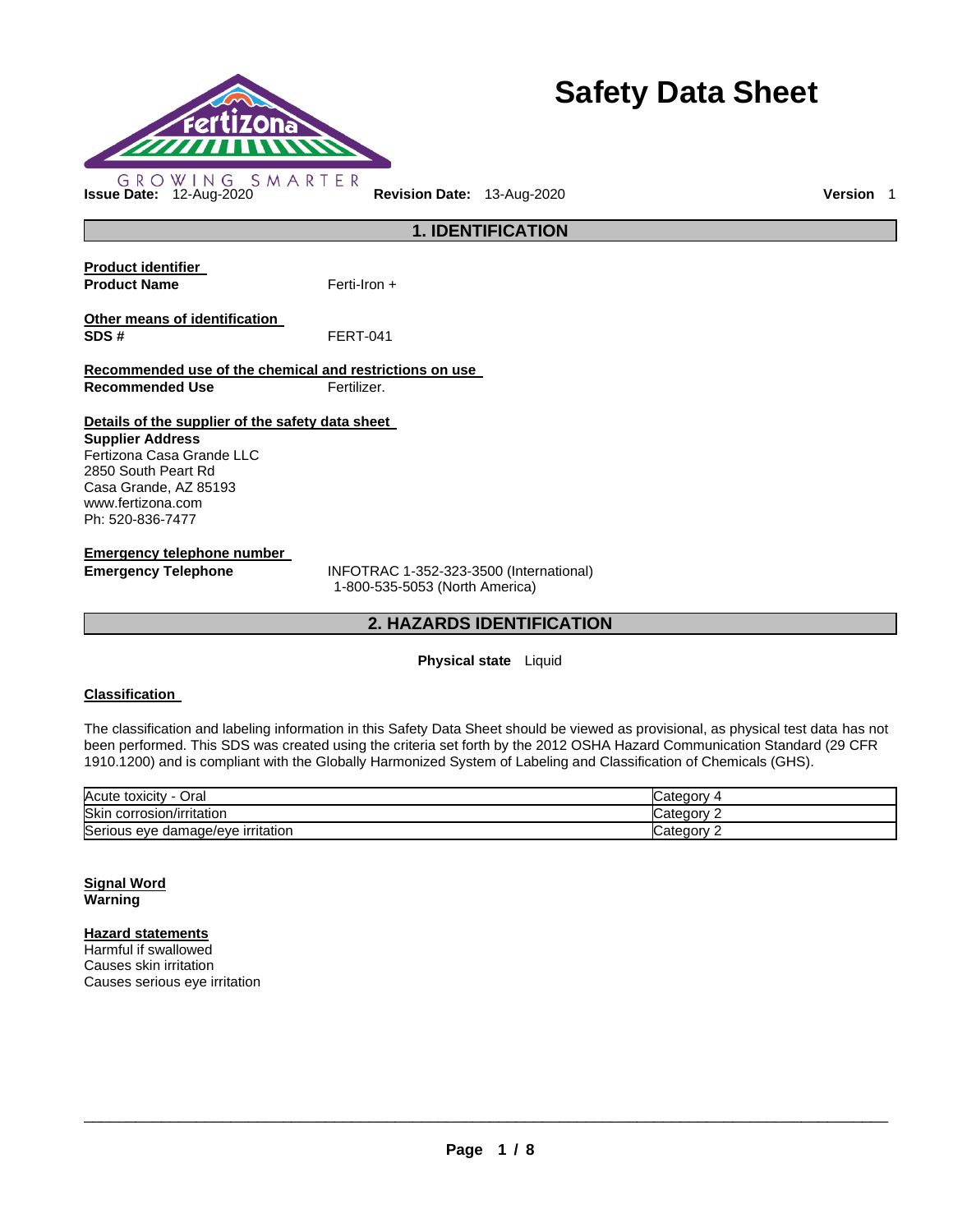

# **Precautionary Statements - Prevention**

Wash face, hands and any exposed skin thoroughly after handling Do not eat, drink or smoke when using this product Wear protective gloves/protective clothing/eye protection/face protection

# **Precautionary Statements - Response**

IF IN EYES: Rinse cautiously with water for several minutes. Remove contact lenses, if present and easy to do. Continue rinsing If eye irritation persists: Get medical advice/attention IF ON SKIN: Wash with plenty of water and soap Take off contaminated clothing and wash before reuse If skin irritation occurs: Get medical advice/attention IF SWALLOWED: Call a POISON CENTER or doctor/physician if you feel unwell Rinse mouth

# **Precautionary Statements - Disposal**

Dispose of contents/container to an approved waste disposal plant

# **3. COMPOSITION/INFORMATION ON INGREDIENTS**

**Chemical Nature** Please see products label for more info.

| <b>Chemical name</b>         | CAS No               | Weight-%  |
|------------------------------|----------------------|-----------|
| Jrea                         | -7<br>-13-6<br>- 1 c | $20 - 40$ |
| Ferrous sulfate heptahydrate | 782-63-0<br>7700     | $20 - 40$ |

\*\*If Chemical Name/CAS No is "proprietary" and/or Weight-% is listed as a range, the specific chemical identity and/or percentage of composition has been withheld as a trade secret.\*\*

# **4. FIRST AID MEASURES**

#### **Description of first aid measures**

| <b>Eye Contact</b>  | Immediately flush with plenty of water. After initial flushing, remove any contact lenses and<br>continue flushing for at least 15 minutes. If eye irritation persists: Get medical<br>advice/attention. |
|---------------------|----------------------------------------------------------------------------------------------------------------------------------------------------------------------------------------------------------|
| <b>Skin Contact</b> | Wash off immediately with soap and plenty of water while removing all contaminated<br>clothes and shoes. If skin irritation persists, call a physician.                                                  |
| <b>Inhalation</b>   | Remove exposed individual(s) to fresh air for 20 minutes. Consult a physician/poison center<br>if individual's condition declines or if symptoms persist.                                                |
| Ingestion           | Rinse mouth. Do NOT induce vomiting. Drink 1 or 2 glasses of water. Never give anything<br>by mouth to an unconscious person. Call a poison center or doctor/physician if you feel<br>unwell.            |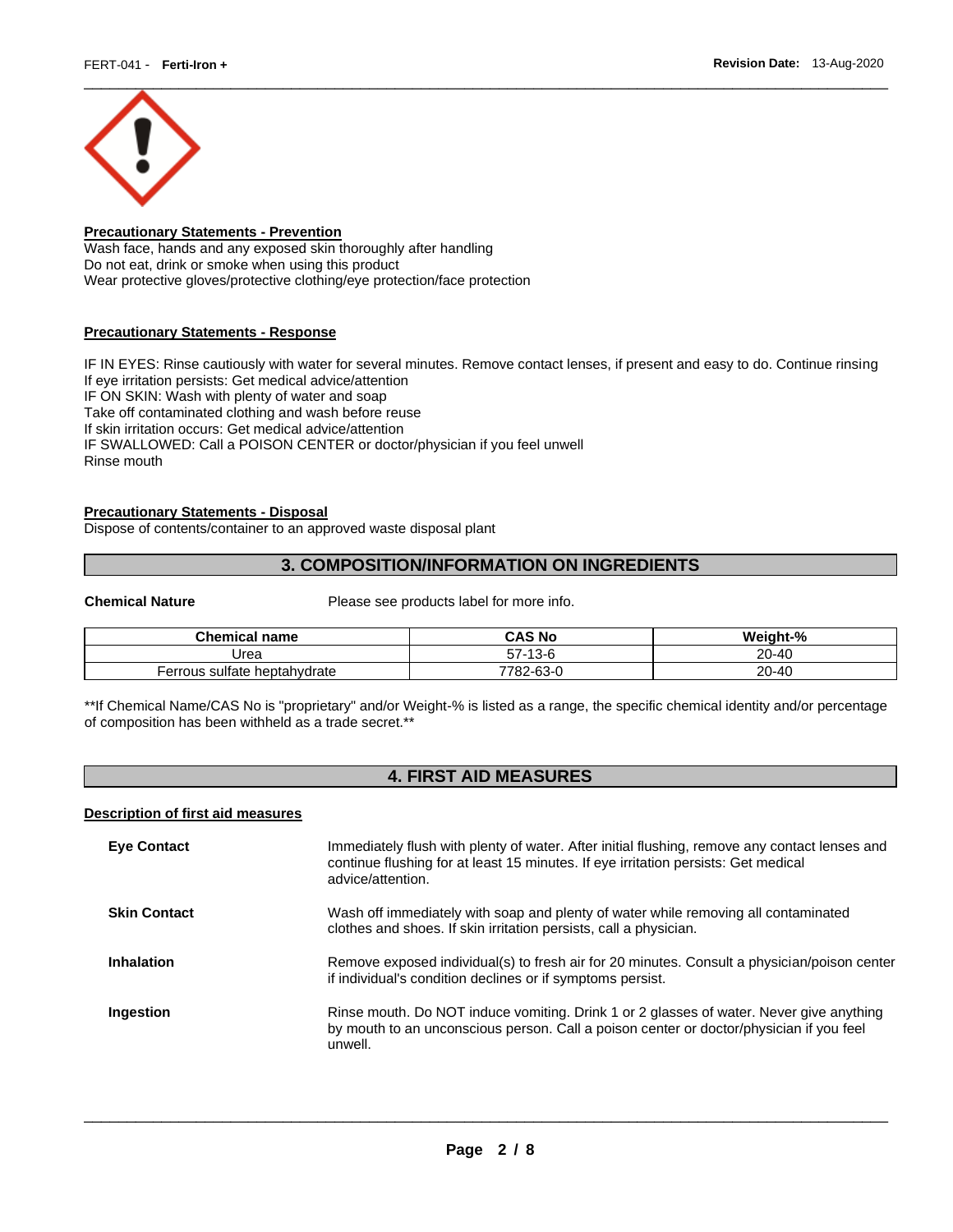#### **Most important symptoms and effects, both acute and delayed**

| Symptoms | Harmful if swallowed. Causes serious eye irritation. Causes skin irritation. May cause |
|----------|----------------------------------------------------------------------------------------|
|          | nausea, vomiting, stomach ache, and diarrhea.                                          |

 $\Box$ 

#### **Indication of any immediate medical attention and special treatment needed**

**Notes to Physician**  Treat symptomatically.

# **5. FIRE-FIGHTING MEASURES**

#### **Suitable Extinguishing Media**

Use extinguishing measures that are appropriate to local circumstances and the surrounding environment.

#### **Unsuitable Extinguishing Media** Not determined.

#### **Specific Hazards Arising from the Chemical**

Product is not flammable or combustible.

#### **Protective equipment and precautions for firefighters**

As in any fire, wear self-contained breathing apparatus pressure-demand, MSHA/NIOSH (approved or equivalent) and full protective gear.

# **6. ACCIDENTAL RELEASE MEASURES**

#### **Personal precautions, protective equipment and emergency procedures**

**Personal Precautions Use personal protective equipment as required.** 

#### **Environmental precautions**

**Environmental precautions** See Section 12 for additional Ecological Information.

#### **Methods and material for containment and cleaning up**

| <b>Methods for Containment</b> | Prevent further leakage or spillage if safe to do so. Soak up and contain spill with an |
|--------------------------------|-----------------------------------------------------------------------------------------|
|                                | absorbent material.                                                                     |

**Methods for Clean-Up** Reclaim where possible. Sweep up and shovel into suitable containers for disposal.

# **7. HANDLING AND STORAGE**

#### **Precautions for safe handling**

**Advice on Safe Handling** Handle in accordance with good industrial hygiene and safety practice. Wear appropriate personal protective equipment. Wash face, hands and any exposed skin thoroughly after handling. Avoid contact with skin, eyes or clothing. Avoid breathing vapors or mists. Use only with adequate ventilation. Do not eat, drink or smoke when using this product.

#### **Conditions for safe storage, including any incompatibilities**

| <b>Storage Conditions</b>     | Keep containers tightly closed in a dry, cool and well-ventilated place. Store at<br>temperatures above 32°F. |
|-------------------------------|---------------------------------------------------------------------------------------------------------------|
| <b>Incompatible Materials</b> | Strong oxidizing agents. Strong acids. Strong bases.                                                          |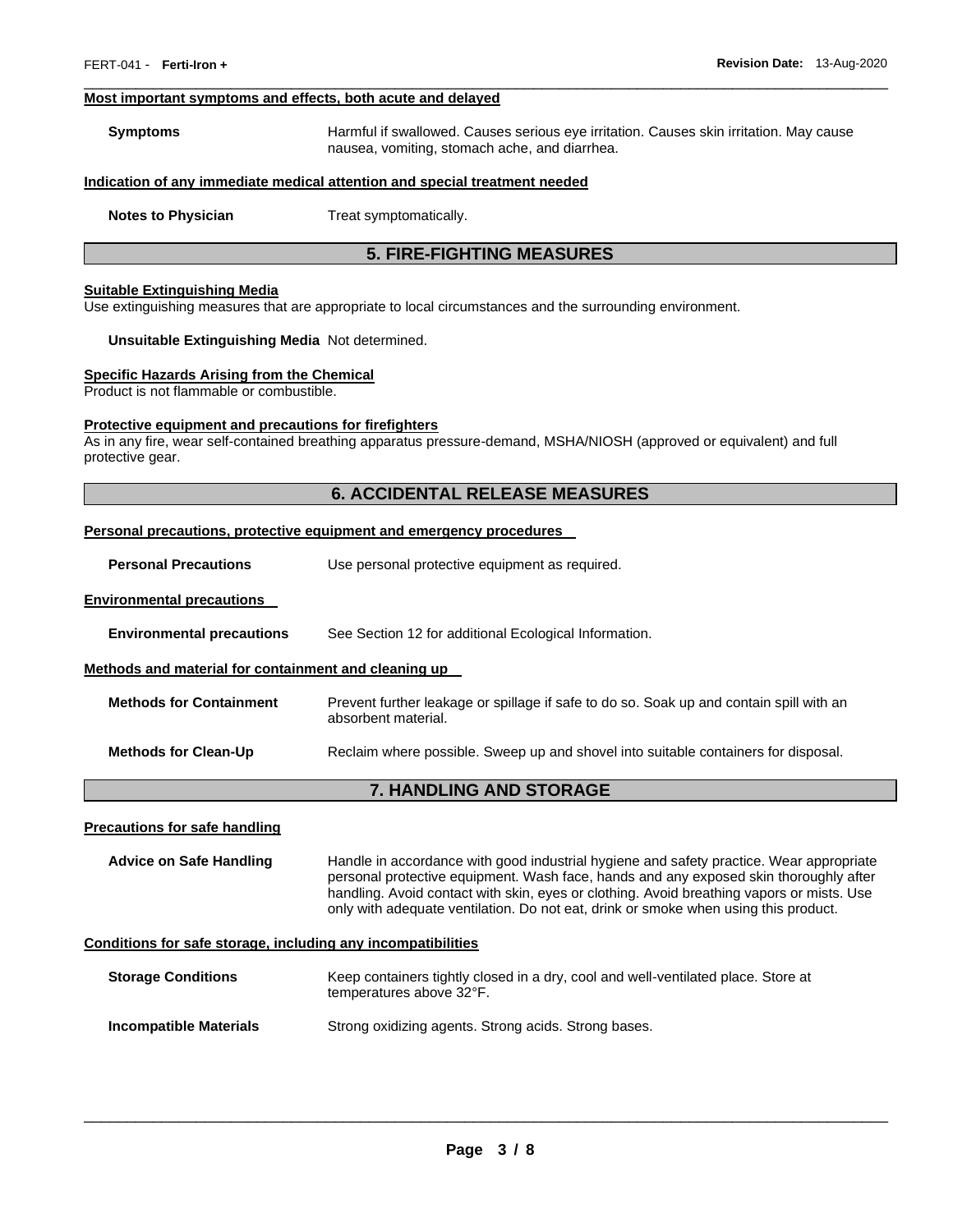# **8. EXPOSURE CONTROLS/PERSONAL PROTECTION**   $\Box$

### **Exposure Guidelines**

| Chemical name                | <b>ACGIH TLV</b>            | <b>OSHA PEL</b>                       | <b>NIOSH IDLH</b>     |
|------------------------------|-----------------------------|---------------------------------------|-----------------------|
| Ferrous sulfate heptahydrate | TWA: 1 mg/m <sup>3</sup> Fe | (vacated) TWA: 1 mg/m <sup>3</sup> Fe | TWA: 1 mg/m $3$<br>Fe |
| 7782-63-0                    |                             |                                       |                       |

*NIOSH IDLH Immediately Dangerous to Life or Health* 

# **Appropriate engineering controls**

| <b>Engineering Controls</b>     | Apply technical measures to comply with the occupational exposure limits. Maintain eye<br>wash fountain and quick-drench facilities in work area.                                                                                                                                                                                     |  |
|---------------------------------|---------------------------------------------------------------------------------------------------------------------------------------------------------------------------------------------------------------------------------------------------------------------------------------------------------------------------------------|--|
|                                 | Individual protection measures, such as personal protective equipment                                                                                                                                                                                                                                                                 |  |
| <b>Eye/Face Protection</b>      | Wear eye/face protection. Refer to 29 CFR 1910.133 for eye and face protection<br>regulations.                                                                                                                                                                                                                                        |  |
| <b>Skin and Body Protection</b> | Wear protective gloves and protective clothing. Reference Wiley's "Quick Selection Guide"<br>to Chemical Protective Clothing". Refer to 29 CFR 1910.138 for appropriate skin and body<br>protection.                                                                                                                                  |  |
| <b>Respiratory Protection</b>   | If necessary, wear a MSHA/NIOSH-approved respirator. Refer to 29 CFR 1910.134 for<br>respiratory protection requirements.                                                                                                                                                                                                             |  |
|                                 | <b>General Hygiene Considerations</b> Avoid contact with skin, eyes and clothing. After handling this product, wash hands before<br>eating, drinking, or smoking. If contact occurs, remove contaminated clothing. If needed,<br>take first aid action shown on section 4 of this SDS. Launder contaminated clothing before<br>reuse. |  |

# **9. PHYSICAL AND CHEMICAL PROPERTIES**

# **Information on basic physical and chemical properties**

| <b>Physical state</b><br>Appearance<br>Color     | Liquid<br>Not determined<br>Not determined | Odor<br><b>Odor Threshold</b> | Not determined<br>Not determined |
|--------------------------------------------------|--------------------------------------------|-------------------------------|----------------------------------|
| <b>Property</b>                                  | Values                                     | Remarks<br>• Method           |                                  |
| рH                                               | Not determined                             |                               |                                  |
| Melting point / freezing point                   | Not determined                             |                               |                                  |
| Boiling point / boiling range                    | Not determined                             |                               |                                  |
| <b>Flash point</b>                               | Not determined                             |                               |                                  |
| <b>Evaporation Rate</b>                          | Not determined                             |                               |                                  |
| <b>Flammability (Solid, Gas)</b>                 | Not determined                             |                               |                                  |
| <b>Flammability Limit in Air</b>                 |                                            |                               |                                  |
| Upper flammability or explosive<br><b>limits</b> | Not determined                             |                               |                                  |
| Lower flammability or explosive<br>limits        | Not determined                             |                               |                                  |
| <b>Vapor Pressure</b>                            | Not determined                             |                               |                                  |
| <b>Vapor Density</b>                             | Not determined                             |                               |                                  |
| <b>Relative Density</b>                          | Not determined                             |                               |                                  |
| <b>Water Solubility</b>                          | Soluble in water                           |                               |                                  |
| Solubility in other solvents                     | Not determined                             |                               |                                  |
| <b>Partition Coefficient</b>                     | Not determined                             |                               |                                  |
| <b>Autoignition temperature</b>                  | Not determined                             |                               |                                  |
| <b>Decomposition temperature</b>                 | Not determined                             |                               |                                  |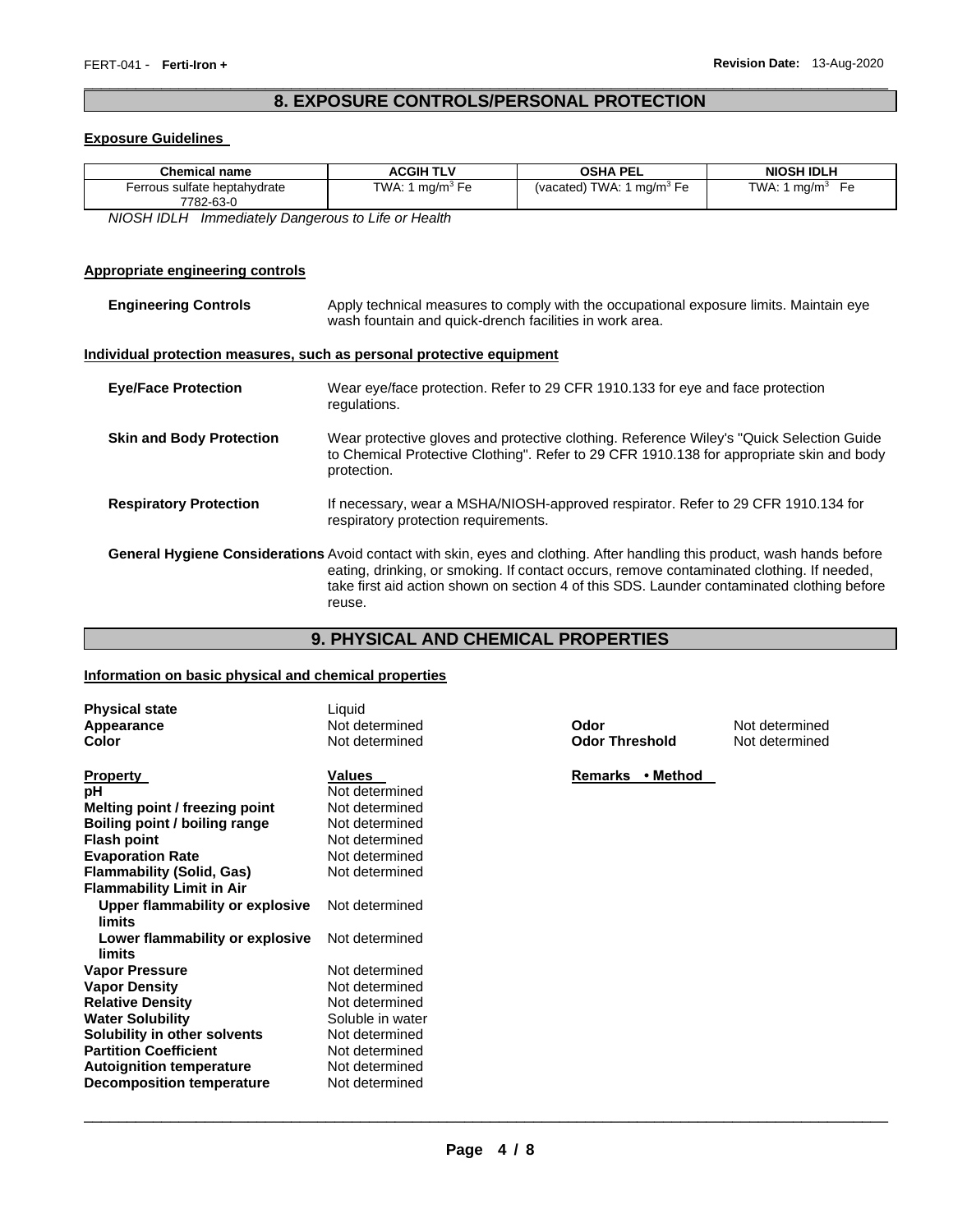| Kinematic viscosity         | Not determined |
|-----------------------------|----------------|
| <b>Dynamic Viscosity</b>    | Not determined |
| <b>Explosive Properties</b> | Not determined |
| <b>Oxidizing Properties</b> | Not determined |

#### **Other information**

Liquid Density **11.00 lbs/gal @ 68°F** 

# **10. STABILITY AND REACTIVITY**

 $\Box$ 

#### **Reactivity**

Not reactive under normal conditions.

#### **Chemical stability**

Stable under recommended storage conditions.

#### **Possibility of hazardous reactions**

None under normal processing.

#### **Conditions to Avoid**

Keep out of reach of children.

#### **Incompatible materials**

Strong oxidizing agents. Strong acids. Strong bases.

#### **Hazardous decomposition products**

None known based on information supplied.

# **11. TOXICOLOGICAL INFORMATION**

#### **Information on likely routes of exposure**

| <b>Product Information</b> |                                                                                                                           |
|----------------------------|---------------------------------------------------------------------------------------------------------------------------|
| <b>Eye Contact</b>         | Causes serious eye irritation.                                                                                            |
| <b>Skin Contact</b>        | Causes skin irritation.                                                                                                   |
| <b>Inhalation</b>          | Do not inhale.                                                                                                            |
| <b>Ingestion</b>           | Harmful if swallowed. Irritating to mouth, throat and stomach. May cause nausea, vomiting,<br>stomach ache, and diarrhea. |

#### **Component Information**

| <b>Chemical name</b>        | <b>LD50</b><br>Oral .    | <b>Dermal LD50</b> | halation LC50 |
|-----------------------------|--------------------------|--------------------|---------------|
| Urea<br>-7<br>-13-6<br>- וכ | Rat<br>$= 8474$<br>mg/kg |                    |               |

#### **Symptoms related to the physical, chemical and toxicological characteristics**

**Symptoms** Please see section 4 of this SDS for symptoms.

#### **Delayed and immediate effects as well as chronic effects from short and long-term exposure**

**Carcinogenicity** Based on the information provided, this product does not contain any carcinogens or potential carcinogens as listed by OSHA, IARC or NTP.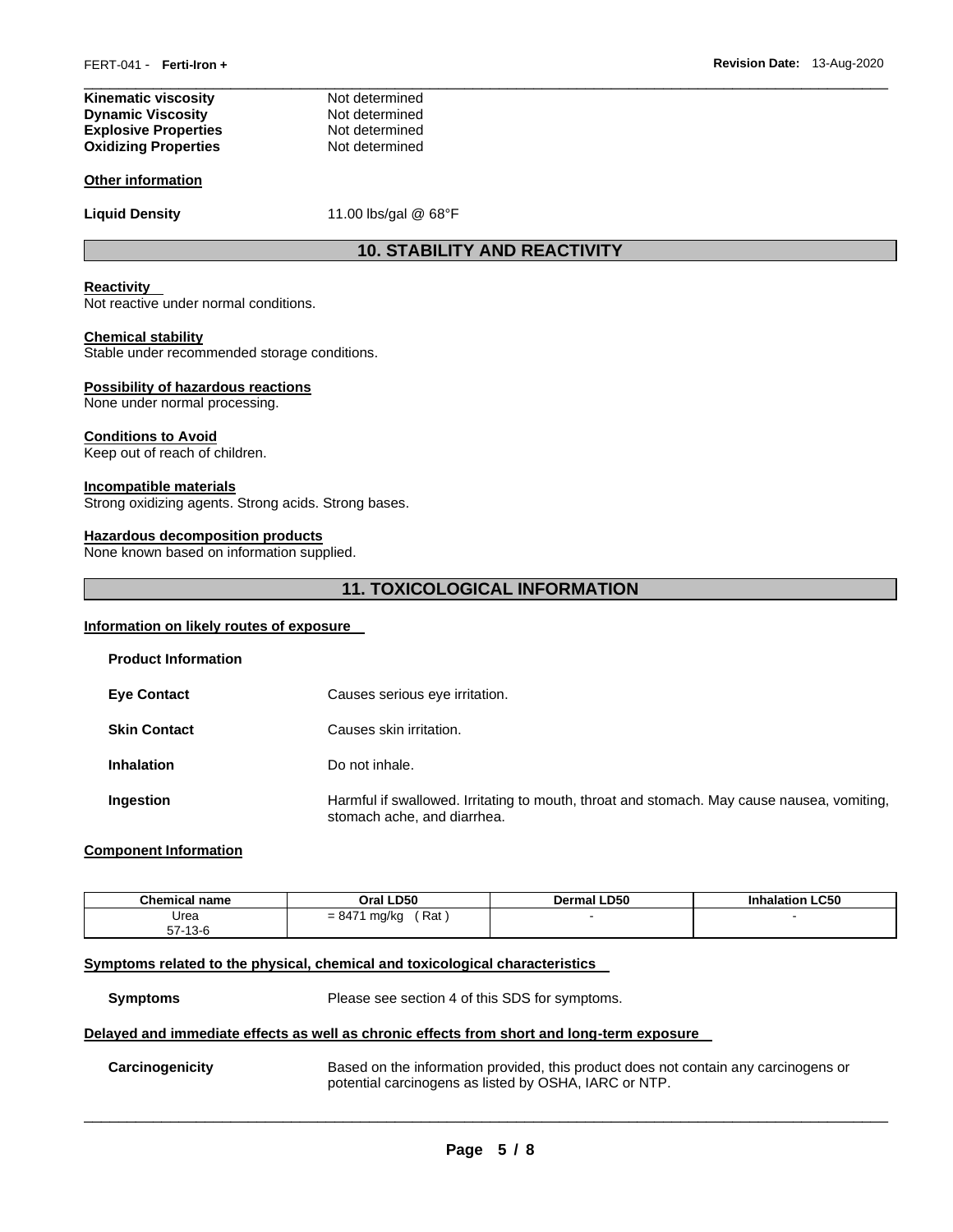# **Numerical measures of toxicity**

# **The following values are calculated based on chapter 3.1 of the GHS document** .

**Oral LD50** 1,180.30 mg/kg

# **12. ECOLOGICAL INFORMATION**

 $\Box$ 

#### **Ecotoxicity**

An environmental hazard cannot be excluded in the event of unprofessional handling or disposal.

# **Component Information**

| <b>Chemical name</b> | Algae/aquatic plants | Fish                                                 | Crustacea                                                                                  |
|----------------------|----------------------|------------------------------------------------------|--------------------------------------------------------------------------------------------|
| Jrea<br>$57-13-6$    |                      | 16200 - 18300: 96 h Poecilia<br>reticulata mg/L LC50 | 10000: 24 h Daphnia magna Straus<br>mg/L EC50 3910: 48 h Daphnia<br>magna mg/L EC50 Static |

# **Persistence/Degradability**

Not determined.

# **Bioaccumulation**

There is no data for this product.

#### **Mobility**

| Chemical.<br>I name           | $-$<br>.<br>Partition<br>coefficient |
|-------------------------------|--------------------------------------|
| Urea                          | $-1.59$<br>. .                       |
| $-7$<br>$\sqrt{2}$<br>57-13-6 |                                      |

# **Other Adverse Effects**

Not determined

| <b>13. DISPOSAL CONSIDERATIONS</b> |                                                                                                                                |  |  |  |
|------------------------------------|--------------------------------------------------------------------------------------------------------------------------------|--|--|--|
| <b>Waste Treatment Methods</b>     |                                                                                                                                |  |  |  |
| <b>Disposal of Wastes</b>          | Disposal should be in accordance with applicable regional, national and local laws and<br>regulations.                         |  |  |  |
| <b>Contaminated Packaging</b>      | Disposal should be in accordance with applicable regional, national and local laws and<br>regulations.                         |  |  |  |
| <b>14. TRANSPORT INFORMATION</b>   |                                                                                                                                |  |  |  |
| <b>Note</b>                        | Please see current shipping paper for most up to date shipping information, including<br>exemptions and special circumstances. |  |  |  |
| <b>DOT</b>                         | Not regulated                                                                                                                  |  |  |  |
| <b>IATA</b>                        | Not regulated                                                                                                                  |  |  |  |
| <b>IMDG</b>                        | Not regulated                                                                                                                  |  |  |  |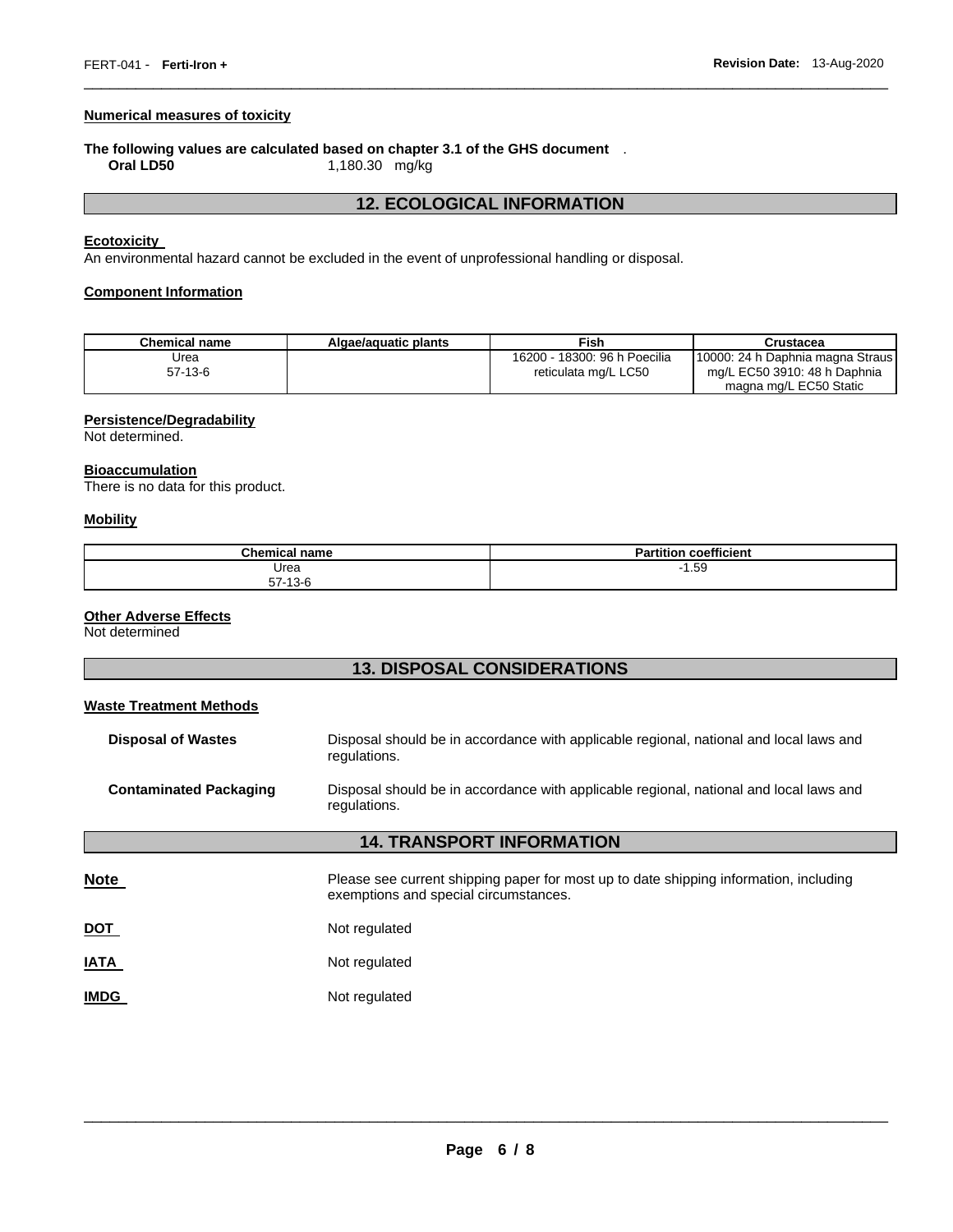# **15. REGULATORY INFORMATION**  $\Box$

#### **International Inventories**

| <b>Chemical name</b>         | <b>TSCA TSCA Inventory DSL/NDSL EINECS/ELI</b><br><b>Status</b> | <b>NCS</b> | <b>ENCS</b> | <b>IECSC</b> | <b>KECL</b> | <b>PICCS</b> | <b>AICS</b> |
|------------------------------|-----------------------------------------------------------------|------------|-------------|--------------|-------------|--------------|-------------|
| Urea                         | ACTIVE                                                          |            |             |              |             |              |             |
| Ferrous sulfate heptahvdrate |                                                                 |            |             |              |             |              |             |

**Legend:** 

*TSCA - United States Toxic Substances Control Act Section 8(b) Inventory* 

*DSL/NDSL - Canadian Domestic Substances List/Non-Domestic Substances List* 

*EINECS/ELINCS - European Inventory of Existing Chemical Substances/European List of Notified Chemical Substances* 

*ENCS - Japan Existing and New Chemical Substances* 

*IECSC - China Inventory of Existing Chemical Substances* 

*KECL - Korean Existing and Evaluated Chemical Substances* 

*PICCS - Philippines Inventory of Chemicals and Chemical Substances* 

*AICS - Australian Inventory of Chemical Substances* 

#### **US Federal Regulations**

#### **CERCLA**

This material, as supplied, contains one or more substances regulated as a hazardous substance under the Comprehensive Environmental Response Compensation and Liability Act (CERCLA) (40 CFR 302)

| <b>Chemical name</b>         | <b>Hazardous Substances RQs</b> | <b>CERCLA/SARA RQ</b> | <b>Reportable Quantity (RQ)</b> |
|------------------------------|---------------------------------|-----------------------|---------------------------------|
| Ferrous sulfate heptahydrate | 1000 lb                         |                       | RQ 1000 lb final RQ             |
| 7782-63-0                    |                                 |                       | RQ 454 kg final RQ              |

#### **SARA 313**

Section 313 of Title III of the Superfund Amendments and Reauthorization Act of 1986 (SARA). This product does not contain any chemicals which are subject to the reporting requirements of the Act and Title 40 of the Code of Federal Regulations, Part 372

#### **CWA (Clean Water Act)**

This product contains the following substances which are regulated pollutants pursuant to the Clean Water Act (40 CFR 122.21 and 40 CFR 122.42)

| <b>Chemical name</b>         | <b>CWA - Reportable</b><br>Quantities | <b>CWA - Toxic Pollutants CWA - Priority Pollutants</b> | <b>CWA - Hazardous</b><br><b>Substances</b> |
|------------------------------|---------------------------------------|---------------------------------------------------------|---------------------------------------------|
| Ferrous sulfate heptahydrate |                                       |                                                         |                                             |

#### **US State Regulations**

#### **California Proposition 65**

This product does not contain any Proposition 65 chemicals.

#### **U.S. State Right-to-Know Regulations**

| <b>Chemical name</b>         | <b>New Jersey</b> | <b>Massachusetts</b> | Pennsylvania |
|------------------------------|-------------------|----------------------|--------------|
| Ferrous sulfate heptahvdrate |                   |                      |              |
| 7782-63-0                    |                   |                      |              |